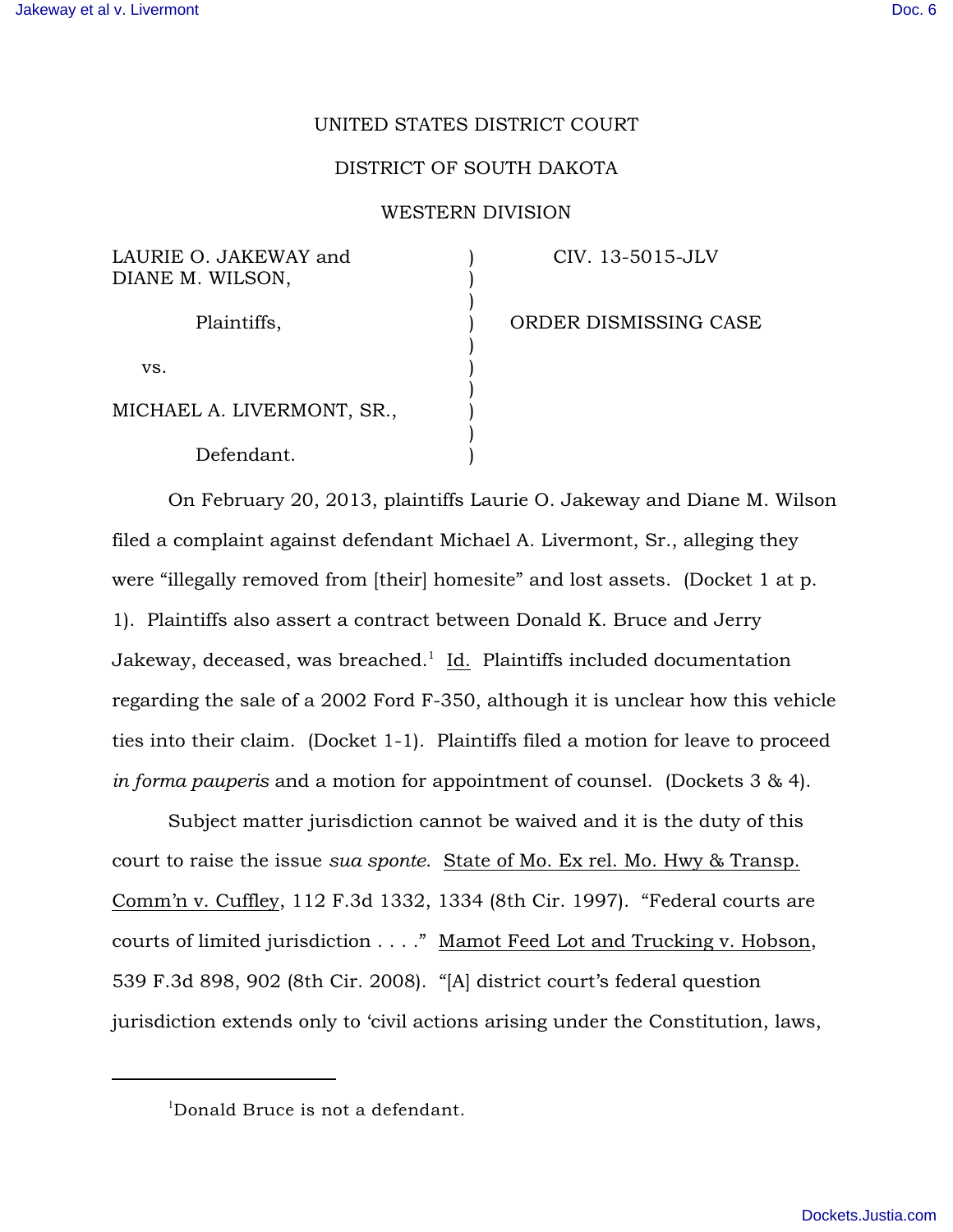or treaties of the United States.' " Id. (citing 28 U.S.C. § 1331). Diversity jurisdiction is limited to cases in which that "controversy exceeds the sum . . . of \$75,000, exclusive of interest and costs, and is between . . . citizens of different States . . . ." 28 U.S.C. § 1332(a)(1). "[S]ubject matter jurisdiction is a threshold question [which] must [be] address[ed] at the outset." Carton v. General Motor Acceptance Corp., 611 F.3d 451, 455 (8th Cir. 2010). "The threshold requirement in every federal case is jurisdiction and we have admonished the district court to be attentive to a satisfaction of jurisdictional requirements in all cases." Sanders v. Clemco Industries, 823 F.2d 214, 216 (8th Cir. 1987).

Federal Rule of Civil Procedure 8(a) requires a plain statement of the grounds for jurisdiction of the court and a concise statement of the claim showing that the claimant is entitled to relief. Fed. R. Civ. P. 8(a). Reading plaintiffs' complaint liberally, it appears to assert allegations of fraud<sup>2</sup> against defendant and a breach of contract claim. The plaintiffs' claims do not arise under the Constitution, laws, or treaties of the United States. Absent a federal

 $2$ Federal Rule of Civil Procedure 9(b) requires that allegations of fraud be pled with particularity: "In alleging fraud or mistake, a party must state with particularity the circumstances constituting fraud or mistake." Fed. R. Civ. P. 9(b). To satisfy this burden, the complaint must allege "such matters as the time, place, and contents of false representations, as well as the identity of the person making the misrepresentation, and what was obtained or given up thereby." Schaller Tel. Co. v. Golden Sky Sys., Inc., 298 F.3d 736, 746 (8th Cir. 2002). This specificity is required "to enable the defendant to respond specifically and quickly to the potentially damaging allegations." Drobnak v. Andersen Corp., 561 F.3d 778, 783 (8th Cir. 2009) (citations and quotations omitted). "[C]onclusory allegations that a defendant's conduct was fraudulent and deceptive are not sufficient to satisfy the rule." Id. (quoting Schaller, 298 F.3d at 746).